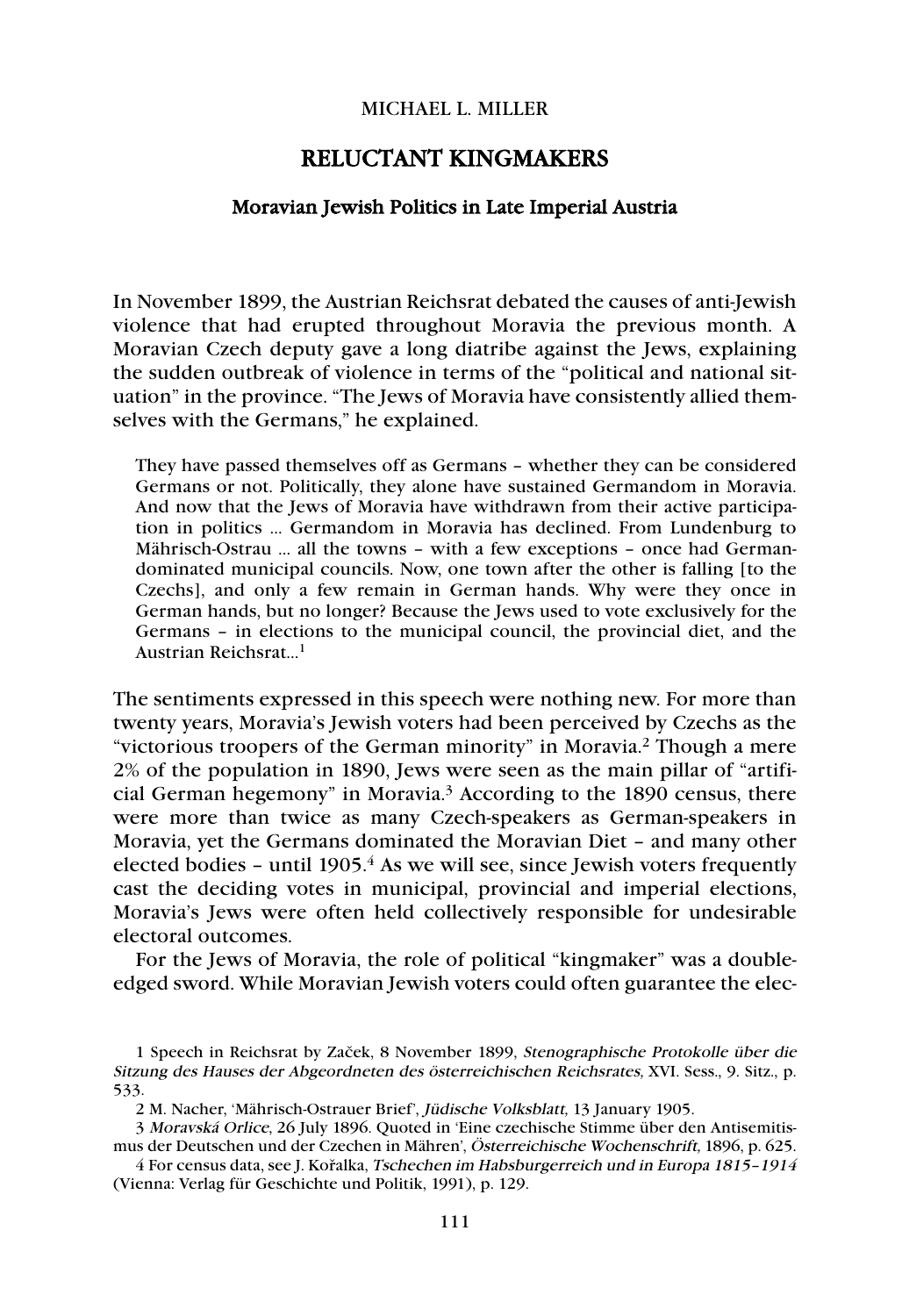tion of their desired candidate, they often suffered materially for their obstinate allegiance to German Liberalism. For most Jews, Liberalism was an anational – or supranational – ideology of rationalism, humanism and Enlightenment, but in the context of the Czech–German conflict, it became increasingly identified with its German-speaking standard-bearers. Indeed, as the nationality conflict became the dominant feature of Moravian political and economic life – reaching a feverish pitch in the 1880s and 1890s – the Jews of Moravia were placed in an increasingly difficult bind. While they could determine the outcome of certain elections, it was not always in their best interest to do so.

In order to understand why Moravia's Jews came to play such a decisive role in Moravia's elections, we must first look at an anomalous feature of the Moravian Jewish landscape: the "political Jewish community." The political Jewish community – or politische Judengemeinde – was separate and distinct from the Jewish religious community – or jüdische Kultusgemeinde. Both of these derived from the autonomous Jewish community – or kehilah – that had been the locus of Jewish life from the medieval period until the age of emancipation. The autonomous Jewish community, which was often territorially interlocked with the Christian town, was viewed as a kind of "state within a state" (or "community within a community"), since it encompassed separate religious and political institutions. Indeed, the autonomous Jewish community was a kind of Jewish municipality with its own officials, its own police department and its own fire brigade.5

Moravia's fifty-two autonomous Jewish communities were supposed to be dissolved in 1849 and incorporated into the neighbouring Christian towns. Anton von Schmerling, Minister of Justice at the time, even declared the dissolution of the Jewish communities as autonomous political corporations to be a prerequisite for full legal emancipation.<sup>6</sup> In their place, Jewish religious communities were to be established in order to deal with the purely confessional aspects of Jewish life. However, after a spate of anti-Jewish violence in 1850, the government permitted certain Jewish communities to continue existing as separate municipalities. While twenty-five Jewish communities were eventually incorporated into the neighbouring

5 The first and most comprehensive study of Moravia's "political Jewish communities" was published in 1898, while these unique communities were still in existence. See E. Goldmann, 'Die politische Judengemeinden in Mähren', Zeitschrift für Volkswirschaft, Sozialpolitik und Verwaltung 17 (1898), pp. 557–95. Jacob Toury examined these "political Jewish communities," but his work suffers from his failure to consult Goldmann's seminal article. See J. Toury, 'Jewish Townships in the German-Speaking Parts of the Austrian Empire – Before and After the Revolution of 1848/1849', Yearbook of the Leo Baeck Institute 26 (1981), pp. 55–72. A. M. K. Rabinowicz authored the entry on 'Politische Judengemeinden' in the Encyclopedia Judaica (Jerusalem: Keter Publishing Co., 1971), which he later expanded into 'The Jewish Political Community: A Contribution to the History of the Legal Position of Jews in Moravia', in Ahron M. K. Rabinowicz Jubilee Volume, ed. M. Aberbach (Jerusalem: Bialik Institute, 1996), pp. 136–51 [English section]. Unfortunately, this article is full of factual errors.

6 See Toury, 'Jewish Townships in the German-Speaking Parts of the Austrian Empire', Yearbook of the Leo Baeck Institute 26 (1981), pp. 65–6; A. Frankl-Grün, Geschichte der Juden in Kremsier, vol. 2 (Breslau, 1896–1901), p. 10.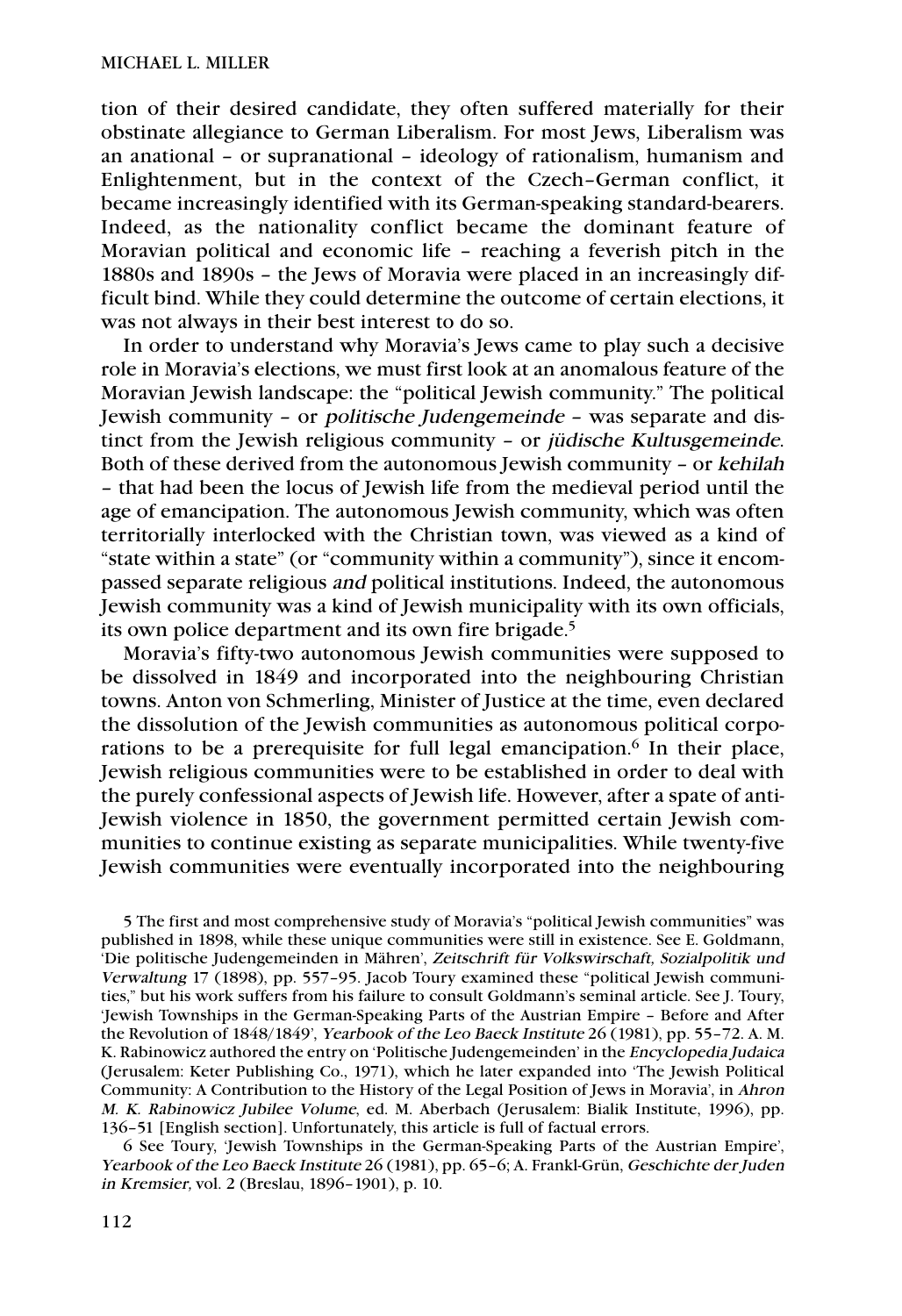Jewish towns, twenty-seven remained autonomous municipalities. These were the "political Jewish communities" that would help make the Jews a significant political factor in many of Moravia's elections. How did this happen?

As Minister of State in 1861, Anton von Schmerling drafted a centralist constitution – the so-called February Patent – which set up the Austrian Reichsrat in Vienna as well as diets (Landtäge) in each of the provinces. Schmerling sought to maintain German dominance in these elected bodies, which was particularly challenging in places like Moravia, where Czechs outnumbered Germans by a ratio of more than 2:1. He managed to accomplish his goal only through a kind of gerrymandering that was frequently derided as 'electoral geometry.' Schmerling's electoral law set up four separate curiae (or electoral colleges): the curia of the great landowners, the urban curia (which also included seats for the chambers of commerce in Olmütz/Olomouc and Brünn/Brno), and the rural curia.<sup>7</sup> Schmerling manipulated the urban curia, in particular, in order to ensure a German majority. This is where the political Jewish communities came into the picture. Due to their relatively small size, the political Jewish communities should have belonged to the rural curia, but it was in Schmerling's best interest for them to vote in the urban curia. If the Germanised Jews were to vote in the Czech-dominated rural curia, their votes would have little impact. If they were to vote in the highly-contested urban curia, however, their votes might be able to tip the scales in favour of the Germans. Therefore, Schmerling permitted the political Jewish communities to vote in the same curia as the much larger Christian towns in which they were located. Thus, twenty-two of Moravia's political Jewish communities voted in the urban curia, while only five voted in the rural curia. The Jewish vote was often decisive in close elections, and the political Jewish communities consequently came to be seen as "rotten, backward bastions of German domination" in an increasingly turbulent Czech sea.8

By the 1870s, the political Jewish communities were situated on the front line of the Czech–Jewish conflict. Czech leaders made repeated attempts to prevent inhabitants of these communities from voting in the urban curia. In 1876, the town of Gaya tried to strike inhabitants of the political Jewish community from its voting rosters.9 After elections to the Austrian Reichsrat in 1879, eleven Moravian towns contested the results on the grounds that seven political Jewish communities had illegally voted in

<sup>7</sup> The chambers of commerce eventually came to constitute a fourth curia. See R. A. Kann and Z. V. David, The Peoples of the Eastern Habsburg Lands, 1526–1918 (Seattle and London: University of Washington Press, 1984), pp. 297–9; E. Wiskemann, Czechs and Germans: A Study of the Struggle in the Historic Provinces of Bohemia and Moravia, second edition (London: St. Martin's Press, 1967), pp. 29–30.

<sup>8 &#</sup>x27;Die mährische Landtagswahlreform und die Juden', Die Welt, 3 December 1905, pp. 12–13.

<sup>9</sup> See Toury, 'Jewish Townships in the German-Speaking Parts of the Austrian Empire', Yearbook of the Leo Baeck Institute 26 (1981), pp. 69–70.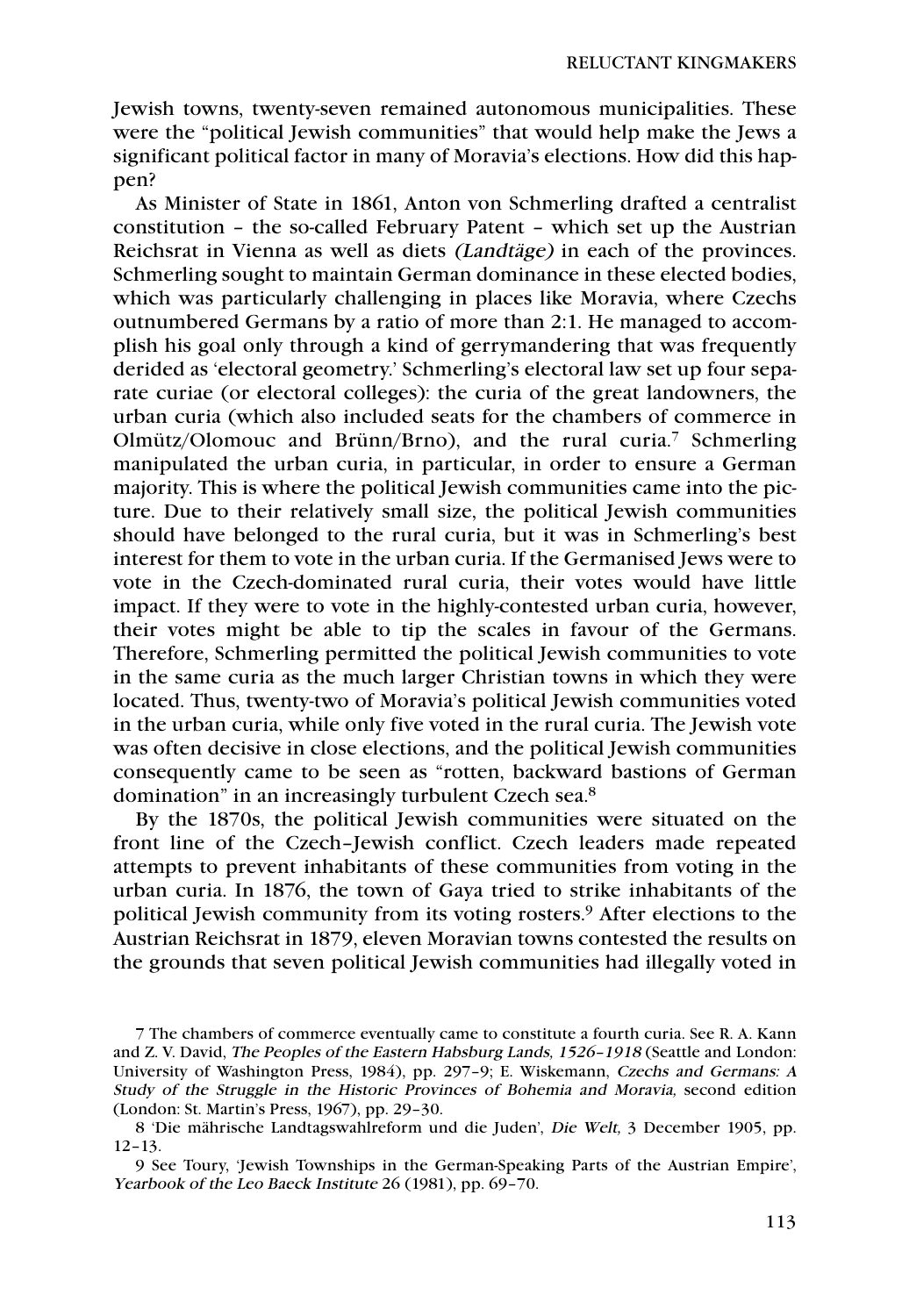the urban curia.10 However, despite numerous protests, this aspect of Schmerling's "electoral geometry" remained in place until the first decade of the twentieth century.

Still, the political landscape shifted dramatically in the course of the 1880s and 1890s in ways that would have serious repercussions for Moravian Jewry. With the gradual expansion of the electoral franchise – first in 1882 and then in 1896 – the Jews' political influence diminished. More significantly, Liberalism began its inglorious decline, giving way to socialism, nationalism and Catholic social reform – none of which looked particularly favourably on the Jews. Some of these movements – particularly Schönerian Pan-Germanism – had blatantly antisemitic political platforms.11 Others, like Czech nationalism (in its various forms), tended to view Jews through the prism of the nationality conflict, attacking them first and foremost as German lackeys.12 The 1890s witnessed the emergence of Czech economic nationalism in the form of anti-Jewish and anti-German boycotts, which punished the Jews for their adherence to German educational, cultural and political institutions.

Worst of all, even the German Liberals began to abandon the Jews. Though the German Liberals died a slower death in Moravia than elsewhere in the Empire – largely thanks to the Jewish vote – in the 1890s they began to form political alliances with other German parties, some of them avowedly antisemitic.

As the German Liberals in Moravia began to ally themselves with the Pan-Germanists, some Moravian Jews began questioning their own knee-jerk

10 The towns of Nikolsburg/Mikulov, Auspitz/Hustopeče, Göding/Hodonin, Austerlitz/ Slavkov, Kanitz/Dolni Kounice, Butschowitz/Bučovice, Gaya/Kyjov, Wischau/Vyškov, Strassnitz/Stražnice, Lundenburg/Břeclav, and Pohrlitz/Pohrelice contested the election of Rudolf Auspitz, a Jewish deputy for the Nikolsburg electoral district, on grounds that the political Jewish communities were illegally incorporated into the urban curia. See 'Bericht des Legitimationsauschusses über die am 3. Juli 1879 vorgenommene Wahl des Reichsrathsabgeordneten Rudolf Auspitz für die Städtegruppe Nikolsburg, Auspitz, Göding, Austerlitz, Kanitz, Butschowitz, Gaya, Wischau, Strassnitz, Lundenburg, Pohrlitz', in Stenographische Protokolle über die Sitzung des Hauses der Abgeordneten des österreichischen Reichsrates, IX. Sess., no. 151 der Beilagen, 27 February 1880. In the 1890 elections, these towns again tried to exclude the political Jewish communities from the urban curia. See Die Neuzeit, 19 September 1890, p. 371. Rudolf Auspitz (1837–1906) served in the Austrian Reichsrat from 1873 until 1890, first as a member of the Constitutional Party (1873–79), then as a member of the Liberal Club (1879–85), and finally as a member of the German-Austrian Club (1885–90). See S. Raphael Landau, Fort mit den Hausjuden! (Vienna, 1907), 37–9. He also served in the Moravian Diet from 1871 to 1900, first as a representative of the urban district comprising Butschowitz/ Bučovice, Gaya/Kyjov, Wischau/Vyškov (1871–84), then as a representative for the Brünn chamber of commerce (1884–1900).

11 See P. Pulzer, The Rise of Political Anti-Semitism in Germany and Austria (Cambridge: Harvard University Press, 1988), pp. 142–54.

12 Kořalka, Tschechen im Habsburgerreich und in Europa 1815–1914, p. 133; W. Iggers, 'Juden zwischen Tschechen und Deutschen', Zeitschrift für Ostforschung 37 (1988), 429–42; R. Kestenberg-Gladstein, 'The Jews between Czechs and Germans in the Historic Lands, 1848–1918', in The Jews of Czechoslovakia: Historical Studies and Surveys, vol. 1, by The Society for the History of Czechoslovak Jews (Philadelphia: JPS, 1968), pp. 21–71.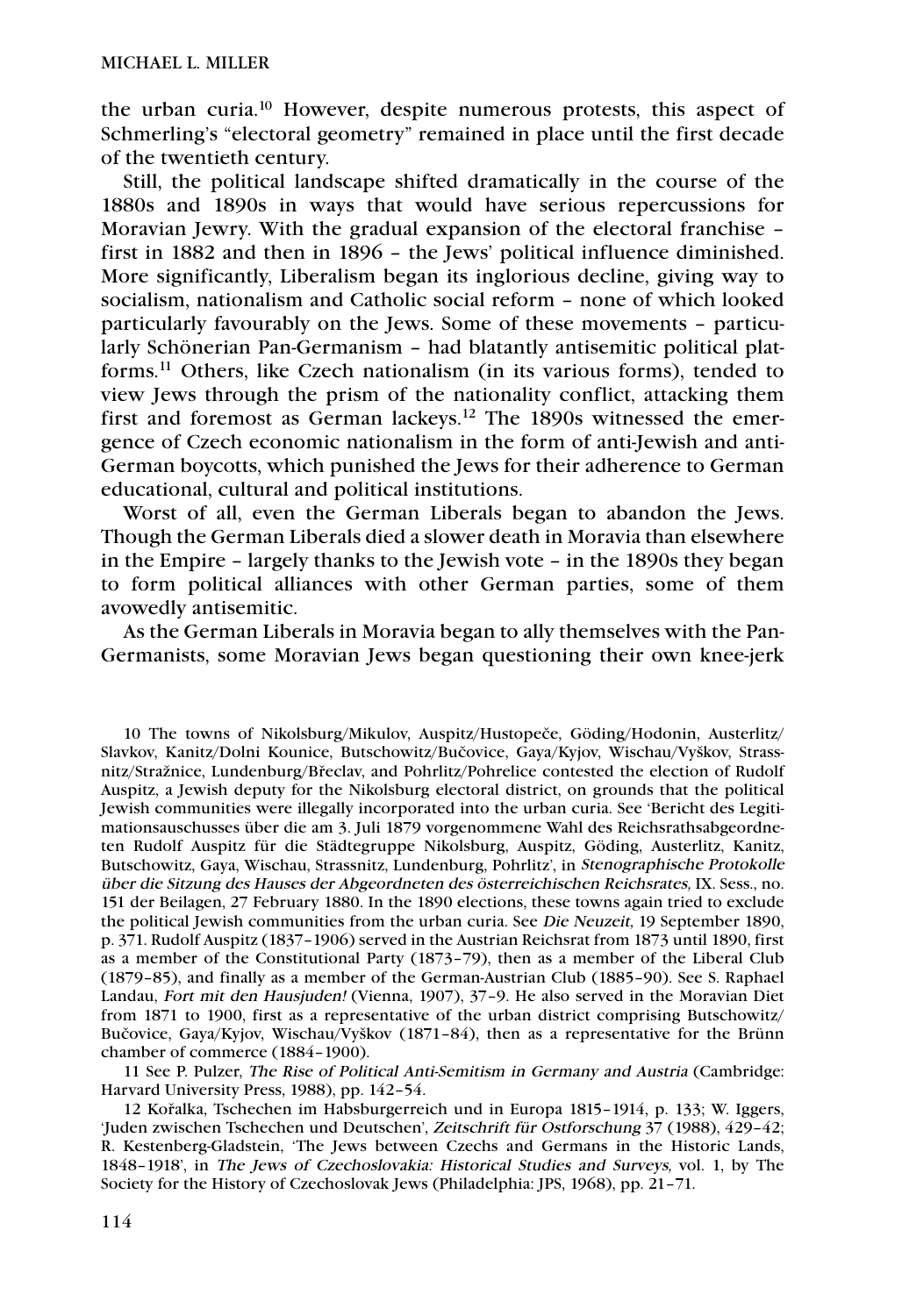support of a party that was increasingly abandoning its most loyal supporters. In the spring of 1895, delegates to the general assembly of the Moravian Jewish Land Mass Fund used their annual meeting to address this issue in particular.<sup>13</sup> Never before had the delegates to the general assembly dealt with such a blatantly political matter. The Moravian Jewish Land Mass Fund was set up in 1787 under Emperor Joseph II in order to help Moravia's perpetually impoverished Jewish communities cover the salaries of their rabbis and teachers, the costs of building schools and synagogues, as well as other necessary expenditures.14 The fund had been financed by special Jewish taxes (which were repealed in 1848), but it was administered until 1869 by government officials. In 1869, the fund – with approximately one million florins in capital – was officially given to Moravian Jewry as a collectivity. From that point onward, Moravia's Jewish communities sent delegates to a tri-annual general assembly in Brünn. These delegates then elected eleven curators, who were charged with distributing money to needy individuals and communities.

At the 1895 general assembly, the delegates did more than just elect the fund's eleven curators. They used the opportunity to present Moravia's German Liberals with a kind of ultimatum. The delegates unanimously voted to send 'threatening letters' (Drohnote) to the German deputies in the seven electoral districts where Jews were potential swing voters.15 The letters demanded "in a very decisive manner" that the German deputies adopt a "different stance" towards antisemitism. If these deputies refused to make the requisite about-face, the Jews would abstain from voting in upcoming elections – and thereby guarantee a Czech victory.

The threat came to a test sooner than expected. In the summer of 1895, by-elections were held to replace Dr. August Weber, the recently-deceased Reichsrat deputy for the Olmütz/Olomouc-Prossnitz/Prostějov electoral district. In seeking a new candidate, the German Liberals apparently took heed of the threatening letters. They nominated Dr. Joseph von Engel, the mayor of Olmütz and "a German Liberal of the old school, who is supported by the Jews in particular."16 However, there was clearly division in the ranks of Jewish voters in Olmütz-Prossnitz. Contemporary observers detected three different factions. One faction, conforming to traditional Jewish voting patterns, threw its unconditional support behind Dr. Engel. Another faction supported him only conditionally, insisting that he first

<sup>13 &#</sup>x27;Die Juden in Mähren und die liberale Partei', Österreichische Wochenschrift, 1895, pp. 382–3.

<sup>14</sup> For a history of the Moravian Jewish Land Mass Fund, see H. Meissner, 'Der mährischjüdische Landesmassafond', in Gold, Die Juden und Judengemeinden Mährens in Vergangenheit und Gegenwart (Brünn: Jüdischer Buch- und Kunstverlag, 1929), pp. 67–71.

<sup>15 &#</sup>x27;Die Juden in Mähren und die liberale Partei', Österreichische Wochenschrift, 1895, pp. 382–3; S. Mayer, Ein jüdischer Kaufmann 1831 bis 1911 (Leipzig: Dunker & Humblot, 1911), p. 320.

<sup>16 &#</sup>x27;Die Demarche der mährischen Judenschaft und die Reichsratswahl im Städtebezirke Olmütz-Prossnitz', Die Neuzeit, 1895, pp. 272–3.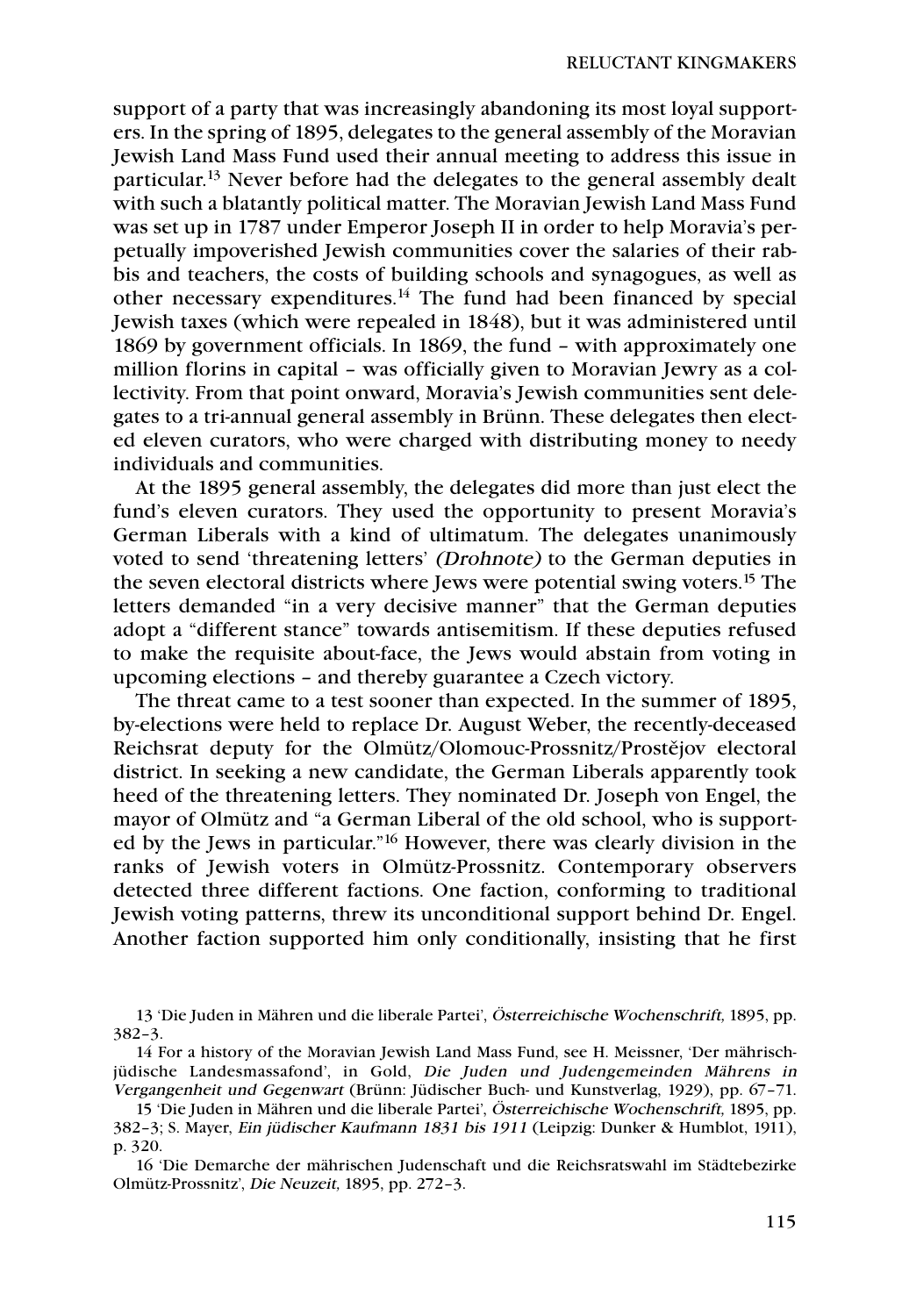make satisfactory assurances against antisemitism. A third faction, consisting largely of petty shopkeepers in Prossnitz, saw complete abstention as the only alternative. These shopkeepers had lost their Czech customers by voting for German candidates in past elections, receiving no concessions from the Germans in return. In the current election, the Czech press demanded that the Jews abstain from voting – under threat of further economic boycotts; the Jewish shopkeepers were ready to comply.<sup>17</sup>

While some Jews certainly abstained, enough of them voted in the byelection to have a decisive impact on the outcome. As Die Neuzeit reported, "Engel was elected with a respectable majority. The Jewish voters of the district have the satisfaction [of knowing] that their vote was decisive … Engel can thank the Jewish voters for his mandate."18 However, as the Neuzeit report added, the Jews had already paid a considerable price for the victory of the German Liberal candidate. Indeed, Jewish voters, who "observed solid party discipline," had once again sacrificed their social and material interests for the sake of the German Liberal Party. But was it worth it? Die Neuzeit was not so sure. "Only time will tell if the German Liberals will express their gratitude and thanks by speaking up for rights of the Jews, taking a stance against antisemitism in particular. One should not be overly optimistic…"19

The scepticism of the Neuzeit proved to be well founded. Not long after the 1895 election, Dr. Adolf Promber, the leader of the German Liberal Party in the Moravian Diet, entered into an electoral alliance with candidates from the antisemitic German National Party. <sup>20</sup> This trend also found an ironic expression in one of Moravia's foremost bastions of Liberalism: the German House in Brünn. As one Jewish contemporary pointed out, the German House, which some circles considered to be thoroughly "judaised," had hosted an antisemitic speaker from the German National Party. Adding insult to injury, the speech was held in the German House's Engelmann Hall – named after a benefactor of Jewish origin.21

Not surprisingly, the gradual abandonment of the Jews by Moravia's German Liberals led to a reevaluation of the Jews' traditional role in electoral politics. A lead article in the Viennese-Jewish Österreichische Wochenschrift advised the Jews of Moravia to break with their deeplyingrained tradition of voting for German candidates, especially since these candidates had brazenly forsaken their loyal Jewish supporters.<sup>22</sup> The Jews could no longer support German Liberals in Moravia, another article insisted, because there were no longer any German Liberals in

<sup>17 &#</sup>x27;Zur Reichsratswahl in Städtebezirk Olmütz-Prossnitz', Österreichische Wochenschrift, 1895, pp. 441–2; Die Neuzeit, 1895, pp. 272–3.

<sup>18 &#</sup>x27;Brünn. Nachklänge zur Reichsratswahl in Olmütz-Prossnitz', Die Neuzeit, 1895, p. 310. 19 Die Neuzeit, 1895, p. 310.

<sup>20</sup> Mayer, Ein jüdischer Kaufmann, p. 321.

<sup>21 &#</sup>x27;Liberalen Philosemitismus in Mähren', Österreichische Wochenschrift, 1895, p. 835.

<sup>22 &#</sup>x27;Zur Lage in Mähren', Österreichische Wochenschrift, 1896, pp. 603–4.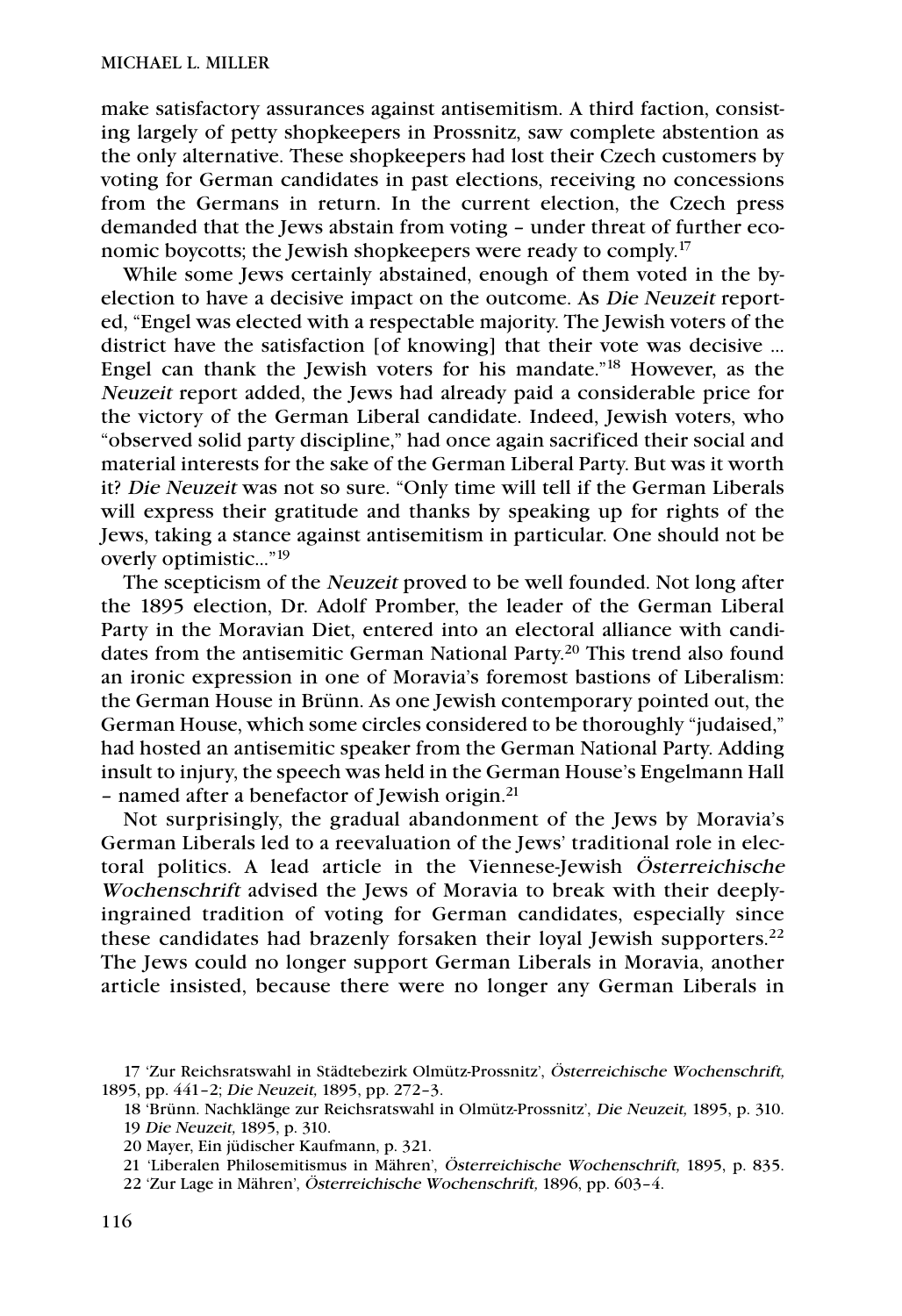Moravia.23 Instead the Jews were advised to vote for "truly free-thinking, fair-minded men" ("wirklich freisinnigen, gerecht denkenden Männern"), regardless of their nationality. If there were no such candidates, the Jews had best abstain from voting entirely.

Meanwhile, Moravian Jewry's reputation as an agent of Germanisation was increasingly becoming a liability. The more the Jews were seen as pillars of support for the "artificial German hegemony" over the Czechs, the more they suffered the brunt of Czech antisemitism. The Moravská Orlice went so far as to claim that Czech hatred of the Jews was rooted solely in the latter's political and economic abuses. "We Czechs in Moravia are neither racial nor confessional anti-Semites," began an article from 1896.24 "We oppose the Jews only in so far as they injure our people politically and economically; and the longer the Jews preserve the artificial German hegemony over us, the more our defence against them … will strengthen and grow." The Moravská Orlice provided statistical data to support its case against the Jews. The Czechs, it pointed out, constituted 70.6% of Moravia's total population, while the Germans (including Moravia's 45,324 Jews), constituted only 29.4%. "And these 45,324," it claimed, "decide [...] the political makeup of the entire province, and without them, the remaining Germans [...] would constitute an insignificant minority."25

When the Czech–German conflict reached a violent crescendo in the last years of the nineteenth century, the Jews paid dearly for their allegiance to the Germans. In Moravia, a three-month wave of anti-Jewish violence erupted at the end of 1899, following the repeal of the controversial Badeni language ordinance. In 1897, Minister-President Count Kasimir Badeni had promulgated a new language law, placing Czech and German on a par as official languages in Bohemia and Moravia, even in regions where only German was spoken.26 Since the law required all civil servants to be proficient in the Czech language, this meant, for all intents and purposes, that German-speakers would be fired or forced into early retirement. This apparent victory for the Czechs drove the Germans in Bohemia, Moravia and Vienna into the streets, where unruly protests became the order of the day. When the Badeni language ordinances were finally repealed in October 1899, the Czechs took out their anger on the German population, targeting the Jews in particular. Between October and December 1899, 265 incidents were reported in the Czech Lands, 200 of them in Moravia.27 The

23 'Nur Keine Hundetreue. Betrachtungen über die Lage der Juden in Mähren', Österreichische Wochenschrift, 1895, pp. 709–10.

24 Quoted in 'Eine czechische Stimme über den Antisemitismus der Deutschen und der Czechen in Mähren', Österreichische Wochenschrift, 1896, p. 625.

25 Österreichische Wochenschrift, 1896, p. 625.

26 See B. Sutter, Die Badenischen Sprachenverordnungen von 1897, 2 vols. (Graz: Böhlaus Nachf., 1960–65).

27 H. Krejčová and A. Míšková, 'Anmerkungen zur Frage des Antisemitismus in den Böhmischen Ländern Ende des 19. Jahrhunderts', in Judenemanzipation – Antisemitismus – Verfolgung in Deutschland, Österreich–Ungarn, den Böhmischen Ländern und in der Slowakei, ed. J. K. Hoensch et al. (Essen: Klartext, 1999), p. 57.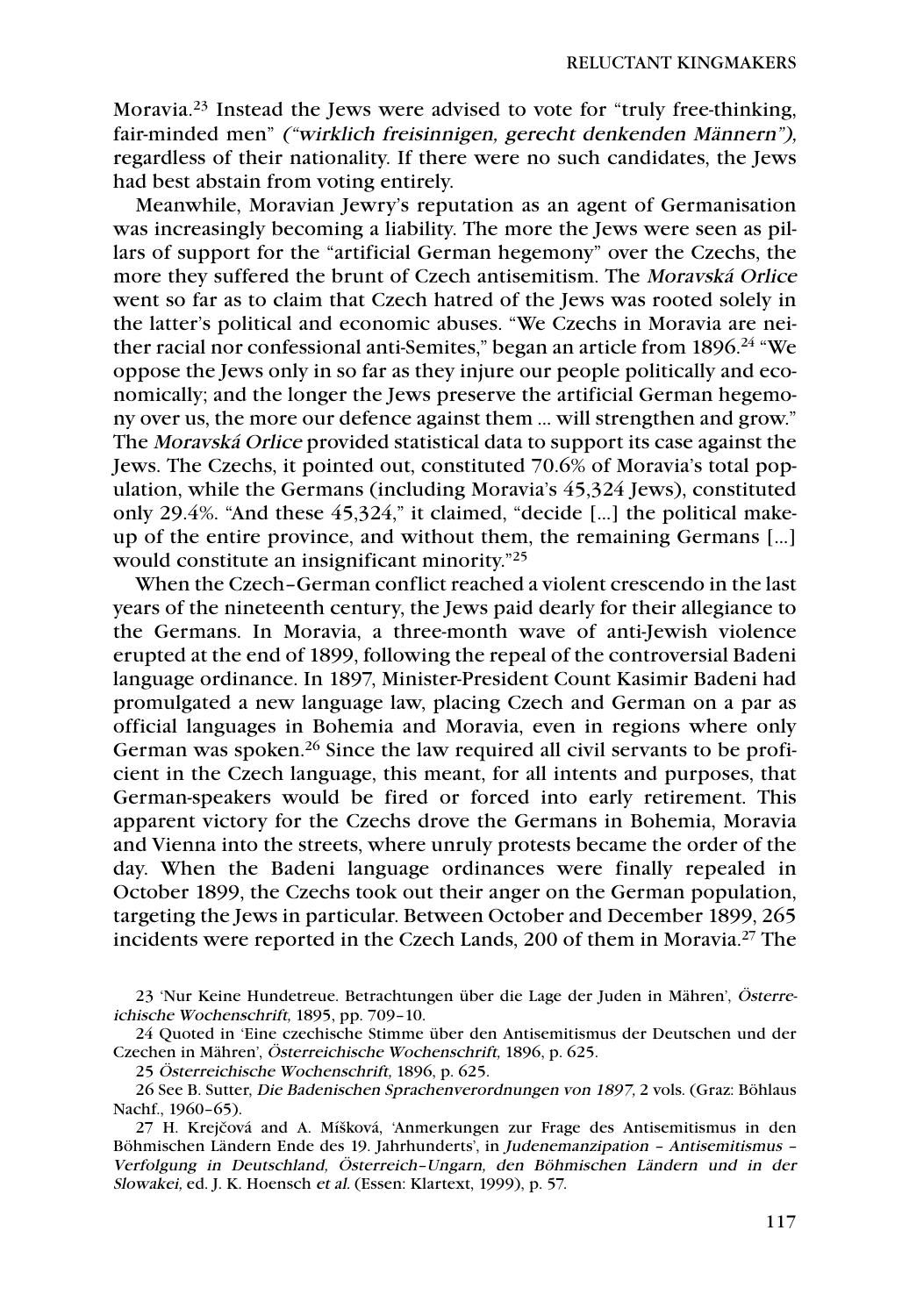majority were overtly anti-Jewish, particularly in the Moravian towns of Holleschau/Holešov, Wsetin/Vsetín and Prerau/Přerov.

Since the Jews had become the whipping boy of both Czechs and Germans, one might assume that they had the most to gain from a peace settlement between the warring national camps. However, when Moravia's Czechs and Germans reached a landmark agreement in 1905, the Jews found themselves in a new kind of bind. The Moravian Compromise (Moravský Pakt/Der Mährische Ausgleich) of 1905 was intended to defuse the nationality conflict in Moravia, but it threatened, in the process, to eliminate the Jews as a political factor. <sup>28</sup> The Compromise retained the basic curial system that had been in place since 1861, but it reorganised the urban and rural curiae (and a new general curia) in national terms. In these national curiae, which represented nearly three-fourths of the Moravian Diet, seats were allocated to Czechs and Germans in a ratio of 73 to 40. Voters were registered in national voting lists (cadastres) and allowed to vote only in their own national curia. Thus, voters registered in the Czech cadastre could vote only for Czech candidates; voters registered in the German cadastre could vote only for German candidates. Where did this leave the Jewish voters?

The Moravian Compromise contained a rather elliptical reference to the Jews. Paragraph 30 stated that "eligible voters who belong to neither the Czech nor the German nationality … are to be placed on the voting list of the majority of the voters in a given town."29 Thus, where Czechs were a majority, Jews would be registered as Czechs. Where Germans were a majority, they would be registered as Germans. However, the matter did not end here. Jews, like the rest of Moravia's voters, were allowed to switch voting lists if they could show that they had been registered on the wrong one. Thus, the decision was not entirely passive. A Jew could actively identify his nationality as Czech or German.

Some German Liberals, such as Dr. Stephan von Licht, a converted Jew from Brünn and a Reichsrat deputy for the German Progressive Party, hoped that forcing the Jews to choose between the two national camps would solve the Jewish question in Moravia once and for all. Dr. Licht was convinced that the national cadastres would lead to the recognition of Jews as "a constituent element of the German or Czech people (Volkstum)."30 If

28 For further details on the Moravian Compromise, see J. Kolejka, '"Moravský pakt" z roku 1905', *Č*eskoslovenský *č*asopis historicky 4 (1956), 590–615; A. von Skene, Der nationale Ausgleich in Mähren 1905 (Vienna: Carl Konegan, 1910); R. A. Kann, The Multinational Empire: Nationalism and National Reform in the Habsburg Monarchy, 1848–1918, vol. 1 (New York: Octagon Books, 1983), pp. 207–9; R. Luft, 'Die Mittelpartei des mährischen Grossgrundbesitzes 1879 bis 1918. Zur Problematik des Ausgleichs in Mähren und Böhmen', in Die Chance der Verständigung. Absichten und Ansätze zur übernationaler Zusammenarbeit in den böhmischen Ländern 1848–1918: Vorträge der Tagung des Collegium Carolinum in Bad Wiessee vom 22. bis 24. November 1985, ed. F. Seibt (Munich: R. Oldenbourg, 1987), pp. 187–243.

29 See Die mährischen Ausgleichgesetze (Brünn, 1910), p. 55.

30 Originally published in Der Weg (Vienna). Quoted in Monatschift der Österreichisch-Israelitischen Union 17 (December 1905), no. 12, p. 1.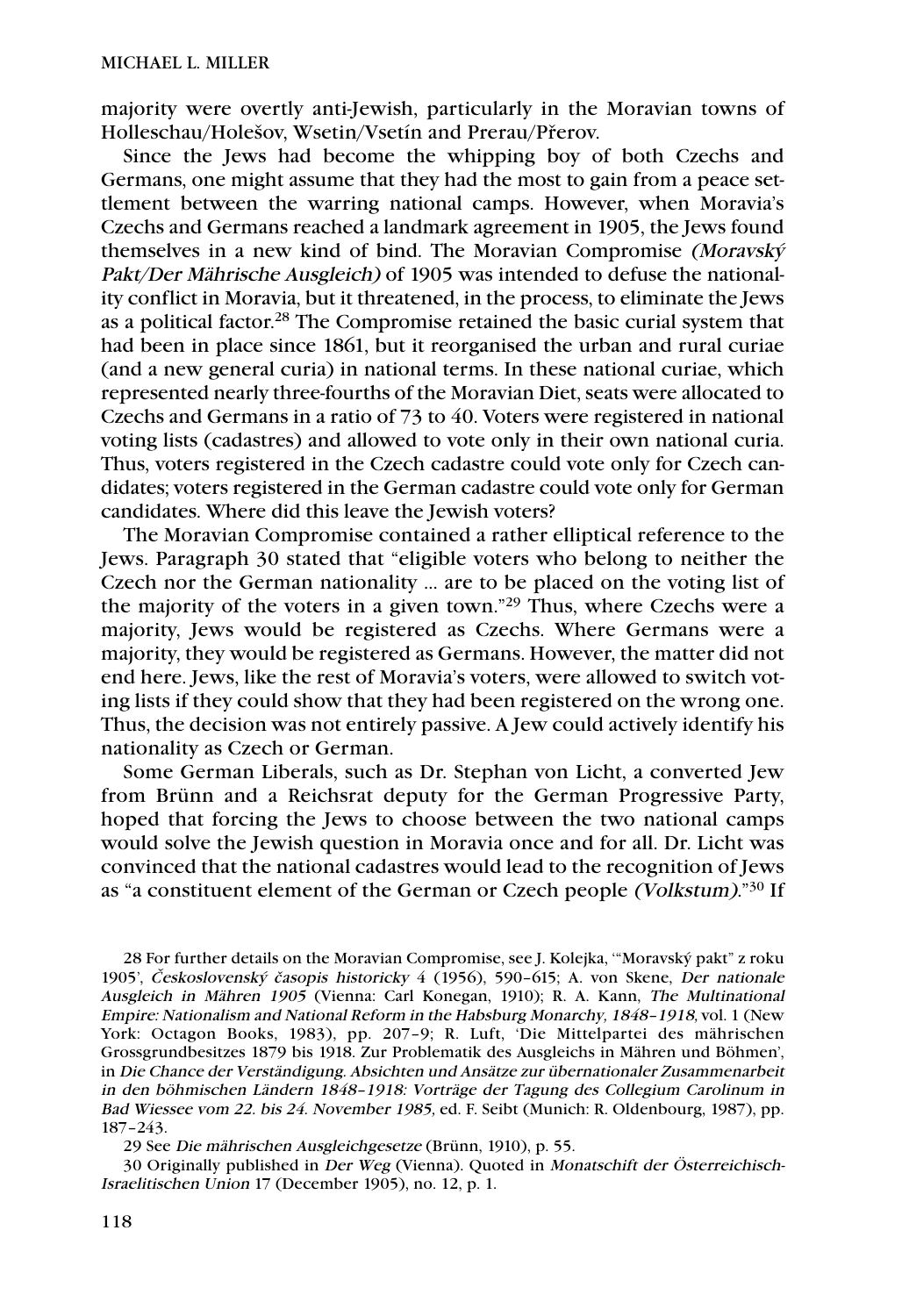individual Jews were finally forced to identify themselves as either German or Czech, he reasoned, the Jews of Moravia would no longer occupy the ambiguous – and increasingly precarious – middle ground between two belligerent nationalities.

Contemporary Jewish newspapers – particularly those with a Zionist or Jewish nationalist program – did not share Dr. Licht's optimism. A correspondent to Die Welt, the official organ of the World Zionist Organisation, feared that the Moravian Compromise – which treated the Jews as "non-existent" – would actually lead to a worsening of Moravian Jewry's plight.<sup>31</sup> "It would be a fatal mistake," wrote the correspondent, "to believe that the national battlehatchet is finally buried and the Jews are henceforth removed … from the nationality conflict."32 As he pointed out, the national voting lists were introduced solely for elections to the Moravian Diet, not for the myriad other elections – such as those to the chambers of commerce and municipal councils – that perpetually served as flashpoints in the Czech–German conflict. To make matters worse, the voting lists could be used as blacklists (Proskriptionsliste) in the economic boycotts against the Jews. Thus, far from "neutralising" the Jews, the Moravian Compromise actually threatened to make their situation more precarious by "jerking" them into "nationally foreign" voting lists.<sup>33</sup>

Worst of all, the Moravian Compromise failed to recognise the Jews as a separate nationality. Consequently, the Zionist Jüdisches Volksblatt characterised it as a victory for assimilationists and a severe defeat for Jewish nationalists. As a lead article from November 1905 observed, now that the Jews were forced by law to declare themselves members of a foreign tribe (Volksstamm), they would soon feel themselves to be members of only that tribe.34 Thus, while the "assimilationists could celebrate," Jewish nationalists viewed the Moravian Compromise as the sounding of their own death knell. As the Jüdisches Volksblatt put it, the "keystone of the peace edifice" built by Czechs and Germans might become the "gravestone for the Jewish Volkstum in Austria."35

Initially, however, the fact that the Compromise was founded on the principle of national autonomy provided a glimmer of hope for the empire's Zionists and Jewish nationalists. Members of both movements viewed it as a possible stepping-stone towards the eventual recognition of Jews as a separate nationality. Indeed, in late 1905 and early 1906, Zionists and Jewish nationalists tried to muster up support among government officials – and among other Jews as well - for a separate Jewish curia in Moravia. $36$ 

- 32 Die Welt (Vienna), 1 December 1905.
- 33 Die Welt (Vienna), 1 December 1905.
- 34 Jüdisches Volksblatt (Vienna), 24 November 1905.
- 35 Jüdisches Volksblatt (Vienna), 24 November 1905.

36 For a brief discussion of these and similar efforts, see A. Rachamimov, 'Diaspora Nationalism's Pyrrhic Victory: The Controversy Regarding the Electoral Reform of 1909 in Bukovina', in State and Nation Building in East Central Europe: Contemporary Perspectives, ed. J. S. Micgiel (New York: Institute on East Central Europe, Columbia University, 1996), pp. 1–16.

<sup>31</sup> Die Welt (Vienna), 1 December 1905.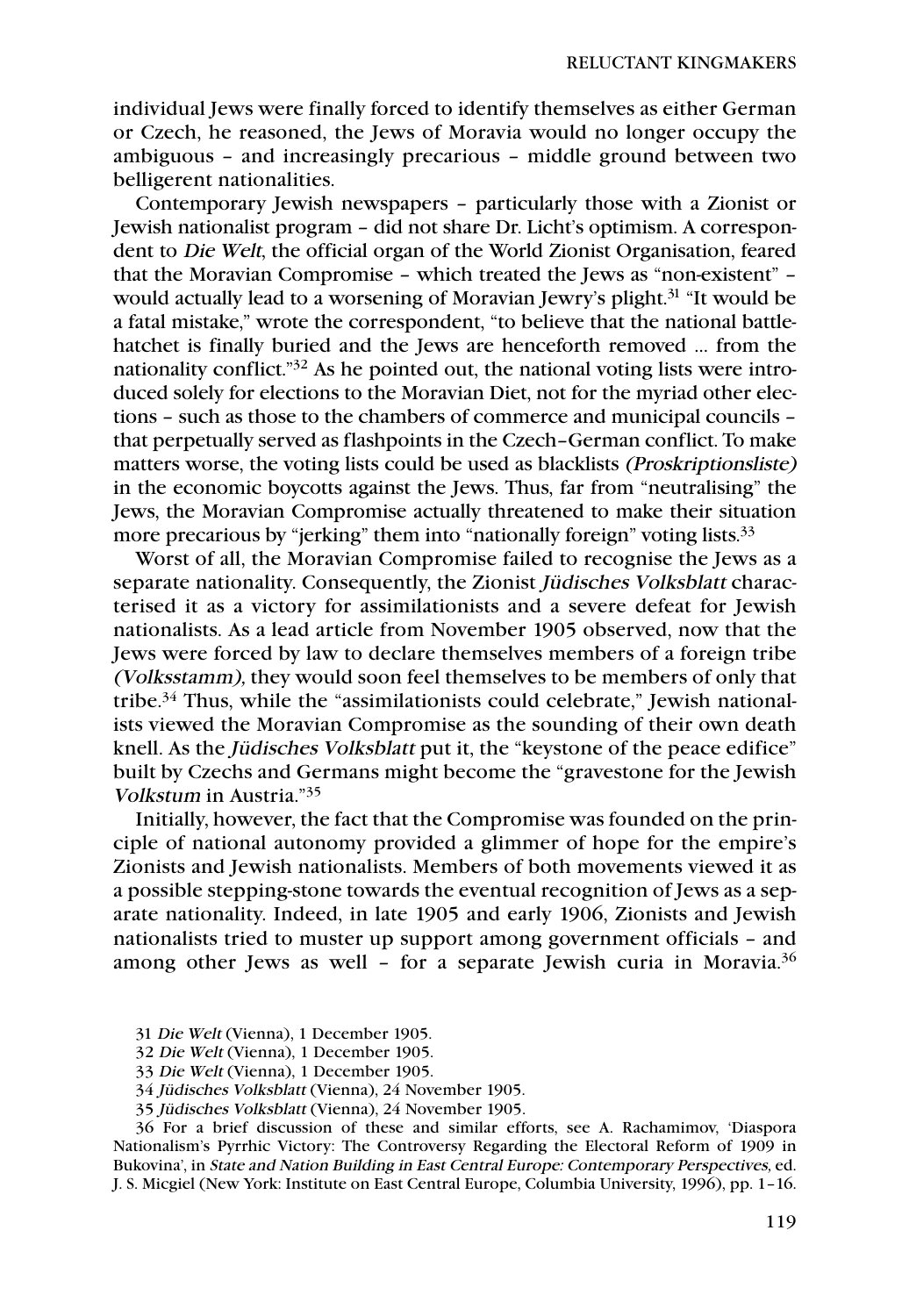Viennese Zionists played a particularly important role. Dr. Hermann Kadisch, one of Theodor Herzl's earliest and closest supporters, was sent to Moravia at the end of 1905 to promote the idea of Jewish national autonomy among the local Jewish population.<sup>37</sup> A number of Moravian Zionists sent letters to Minister-President Gautsch, asking for the establishment of a separate curia. However, the idea was not embraced by the Minister-President.38

The idea of a separate Jewish curia does not seem to have resonated with most of Moravia's Jews either. While some did view such a curia in positive terms, hoping it would not only remove the Jews from the Czech–German conflict but also guarantee a fixed number of Jewish deputies in the Moravian Diet, others feared that a Jewish curia would inevitably become a "pariah curia."39 Above all, they feared that a Jewish curia would render the Jews politically superfluous in the eyes of both the Czechs and the Germans, thereby making them even more vulnerable to anti-Jewish economic boycotts. In other words, although the Jews had suffered under the old electoral system because of their disproportionate political influence, they now stood to suffer even more if that influence suddenly disappeared.

The Vienna-based Austrian Israelite Union, in particular, opposed the idea of a separate Jewish curia. Established in 1886, the Austrian Israelite Union (Österreichisch-Israelitische Union) was the first Jewish defence organisation in Central Europe. Founded by Joseph Samuel Bloch, the Galician-born rabbi of the Viennese suburb of Floridsdorf and editor of the Österreichisches Wochenschrift, the Union set out to fight the double scourge of antisemitism and assimilation in the Habsburg Empire.<sup>40</sup> Led by Wilhelm Anninger at the time of the Moravian Compromise, the Union viewed the creation of a Jewish curia as detrimental to Jewish interests. As Sigmund Meyer, who was active in the Union at the time, explained in his memoirs:

A political arrangement, which would not only result in the intensification and deepening of the already existing chasm between Jews and Christians, but also in the legal stabilisation and petrifaction of the chasm – with the severest of economic perils for the Jews – contravened the political tendency of the Union… It was immediately clear to us what position the Moravian Jews had to adopt vis-à-

37 'Ung-Broder Brief', Jüdische Volksstimme (Brünn), 15 January 1906, p. 5; Jüdisches Volksblatt (Vienna), 29 December 1905.

38 Jüdisches Volksblatt (Vienna), 29 December 1905.

39 Monatschrift der Österreichisch-Israelitischen Union 17 (December 1905), no. 12, p. 3. 40 On Joseph Samuel Bloch, the Österreichisches Wochenschrift and the Austrian Israelite Union, see R. S. Wistrich, The Jews of Vienna in the Age of Franz Joseph (Oxford and New York: Oxford University Press, 1989), pp. 270-343; J. Toury, 'Troubled Beginnings; the emergence of the Österreichisch-Israelitische Union', Yearbook of the Leo Baeck Institute 30 (1985), pp. 457–75, and 'Joseph Samuel Bloch und die jüdische Identität im österreichischen Kaiserreich', Jahrbuch des Instituts für Deutsche Geschichte, Beiheft 6 (1984), 41–63; R. Burstyn, 'Joseph Samuel Bloch (1860–1923) – ein Lebensbild; Kämpfer für Wahrheit und Gerechtigkeit', Kairos 29, 1–2 (1987), pp. 104–15.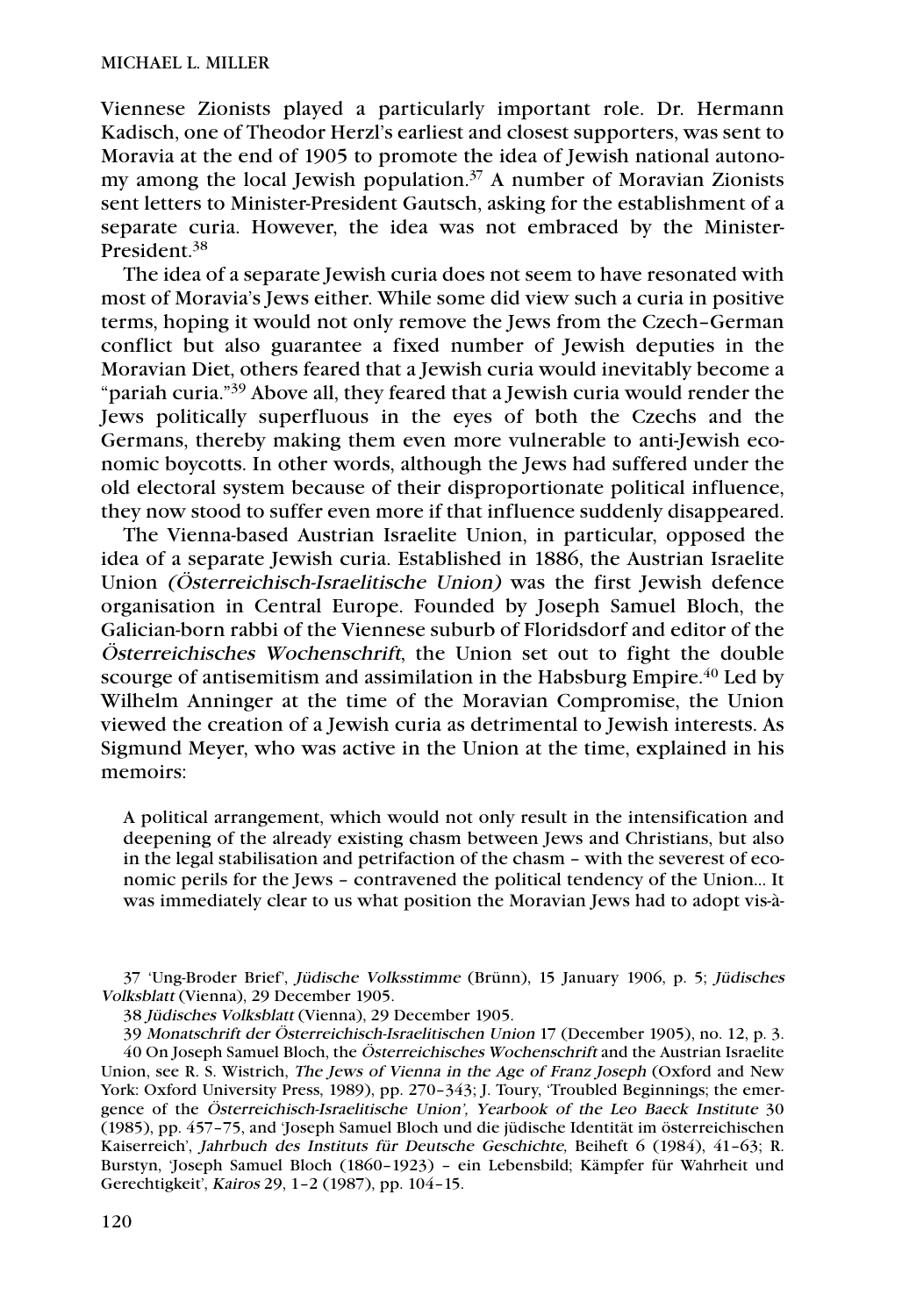vis the German and Czech cadastres: in light of the well-known fact that [Moravian Jewish] interests were not protected in the slightest by either the Germans or the Czechs, this question had to be decided based on purely tactical motives.<sup>41</sup>

In other words, the Union was prepared to play Realpolitik. In mid-December 1905, the Austrian Israelite Union invited leaders of Moravian Jewry to Vienna in order to devise a political strategy that would best protect Jewish interests in light of the changes wrought by the Moravian Compromise.

Advocating "Jewish pressure-group politics" (Jüdische Interessenpolitik), the Union sought a means by which Jewish voters could become a political factor in as many electoral districts as possible.<sup> $42$ </sup> It recognised that in "majority districts" – i.e. discrete electoral districts, such as Prossnitz/Prostějov, where one nationality (Czechs) constituted the overwhelming majority of the population – Jewish voters had no prospect of affecting the electoral outcome. However, in some of the "minority districts" the situation was different. "Minority districts" were non-contiguous electoral districts that encompassed small pockets of Germans (or Czechs) amidst a majority Czech (or German) population. For example, the small German minority in Prossnitz/Prostějov was grouped together with the German minorities in other overwhelmingly Czech towns (Prerau/Přerov, Kojetein/Kojetin, Wischau/Vyškov, Austerlitz/Slavkov) to form a single electoral district. As the Austrian Israelite Union pointed out, Jewish voters had the potential to wield considerable influence in a number of the German minority districts where Jews constituted a significant percentage of the electorate.

As the November 1906 elections to the Moravian Diet approached, the newly-formed Moravian Jewish Political Executive Committee identified three urban electoral districts – Göding/Hodonin, Auspitz/Hustopeče, and Mährisch-Weisskirchen/Hranice – where Jews could retain political influence if they registered in the German cadastre in large enough numbers. $43$ The Göding district seemed to present the greatest opportunity. If all eligible voters were to register in the German cadastre (and not the Czech cadastre), Jews would constitute 48% of the entire electorate. The percentages were smaller in the Auspitz and Mährisch-Weisskirchen districts (35% and 30%, respectively), but possibly large enough to have an impact on the electoral outcome.44

<sup>41</sup> Mayer, Ein jüdischer Kaufmann, p. 347.

<sup>42 &#</sup>x27;Der mährische Ausgleich und die Juden', Monatschrift der Österreichisch-Israelitischen Union 17 (December 1905), no. 12, pp. 1–6.

<sup>43 &#</sup>x27;Konferenz des mähr.-jüd. politischen Exekutivkomitees', Jüdische Volksstimme, 15 October 1906, p. 2; 'Vor den mährischen Landtagswahlen (Brünn)', Neue Zeitung (Vienna), 26 October 1906.

<sup>44</sup> These figures are taken from 'Die jüdische Volksversammlung in Prossnitz', Jüdische Volksstimme, 15 May 1906, pp. 3–4.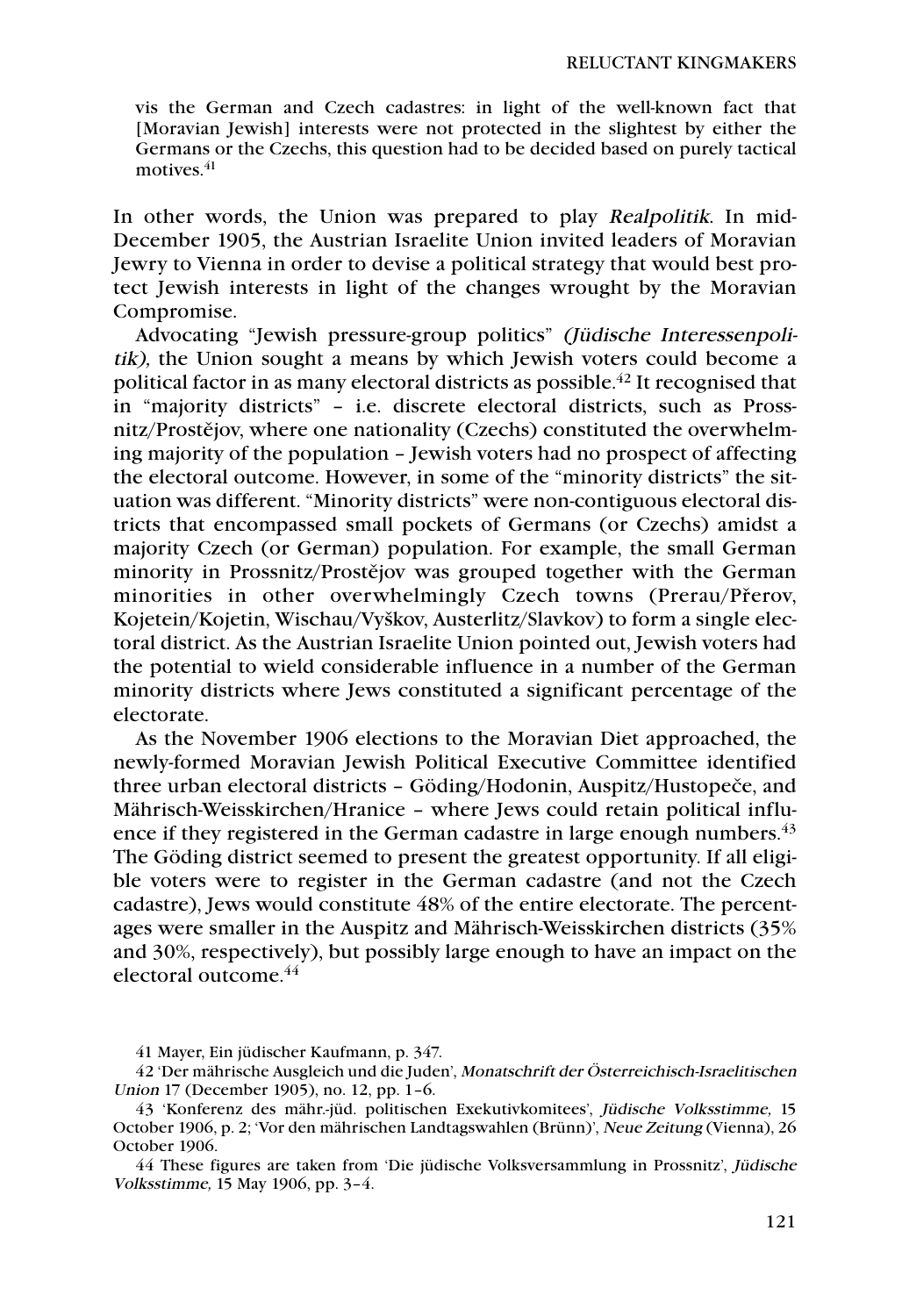The Executive Committee initially hoped that the Jews in one of these electoral districts might be able to field a candidate of their own, preferably an "independent, nationally-conscious Jew." However, the exigencies of Lokalpolitik prevented the Jews from realising their potential strength, as many Jews were forced to register in the Czech cadastre in order to protect their economic interests. This was particularly evident in the Göding electoral district, where most of the Jews in Ungarisch-Hradisch/Ukerské Hradiště, Holleschau/Holešov, Kremsier/Kroměříž, and Gaya/Kyjov registered as Czechs, thereby reducing the number of Jews in the German cadastre.45 As a result, the Executive Committee decided not to nominate a separate Jewish candidate, but chose instead to endorse Dr. Joseph Redlich, the candidate for the German Progressive Party. With the help of the Jewish vote, Dr. Redlich did manage to win the election, but it turned out to be a rather hollow victory in the eyes of many Moravian Jews.<sup>46</sup> Dr. Redlich was not exactly the "nationally-conscious Jew" they had hoped for. Though born a Jew, he had converted to Christianity in 1903.<sup>47</sup>

Although Redlich was not the ideal candidate, Jewish voters in the Göding electoral district at least managed to get a Liberal candidate elected. In many other cases, Jewish voters watched helplessly as German voters supported one antisemitic candidate after another. For example, in the fifth district of the general curia, German voters put their support behind the Pan-Germanist Dr. Wilhelm Freisler, despite vocal protests from Jewish voters.48 The organ of the Austrian Israelite Union viewed this as an "act of excessive ingratitude, yes the most abominable felony against the Jewish voters," since the German electorate had completely abandoned its most loyal constituents once and for all.<sup>49</sup> As one Jewish nationalist observed, the Moravian Compromise had made Jews "expendable" in the eyes of German

45 'Die mährische Landtagswahlen', Monatschrift der Österreichisch-Israelitischen Union 18 (October 1906), no. 10, pp. 1–4.

46 'Zum Delegiertentage der mährischen Juden', Jüdische Volksstimme, 15 March 1907, p. 5. The author of this article lamented the fact that no Jewish candidate had been nominated in the two electoral districts (Göding and Auspitz) where "a Jewish candidate had chances of success if the other parties had split the vote." Even if an electoral victory could not be guaranteed, it should have been "a matter of honor for Moravian Jewry" to finally promote a Jewish candidate. When Redlich ran for a seat in the Austrian Reichstag in 1907, the Österreichische Wochenschrift declared that "Jewish voters should deny Redlich any votes and fight him with all means!" See 'Nikolsburg', Österreichische Wochenschrift, 15 March 1907, p. 189.

47 Born in Göding/Hodonin, Joseph Redlich (1869–1936) was a prominent constitutional lawyer and politician in the last decades of the Habsburg Monarchy. In 1905, he was appointed professor at the University of Vienna. Between 1906 and 1918, he served as a Liberal member of the Moravian Diet and the Austrian Reichsrat; he was appointed minister of finance in 1918. In the 1920s, he taught law at various universities in the United States, including Harvard, where he taught from 1929 until 1931. He returned to Austria in 1931, serving as minister of finance until Dolfuss came to power in 1934. For further biographical details, see Encyclopaedia Judaica, vol. 14 (Jerusalem: Keter, 1971), pp. 13–14.

48 'Mähr. Ostrau. Zu den Landtagswahlen', Die Neue Freie Presse (Vienna), 11 October 1906.

49 'Die mährische Landtagswahlen', Monatschrift der Österreichisch-Israelitischen Union 18 (October 1906), no. 10, pp. 1–4.